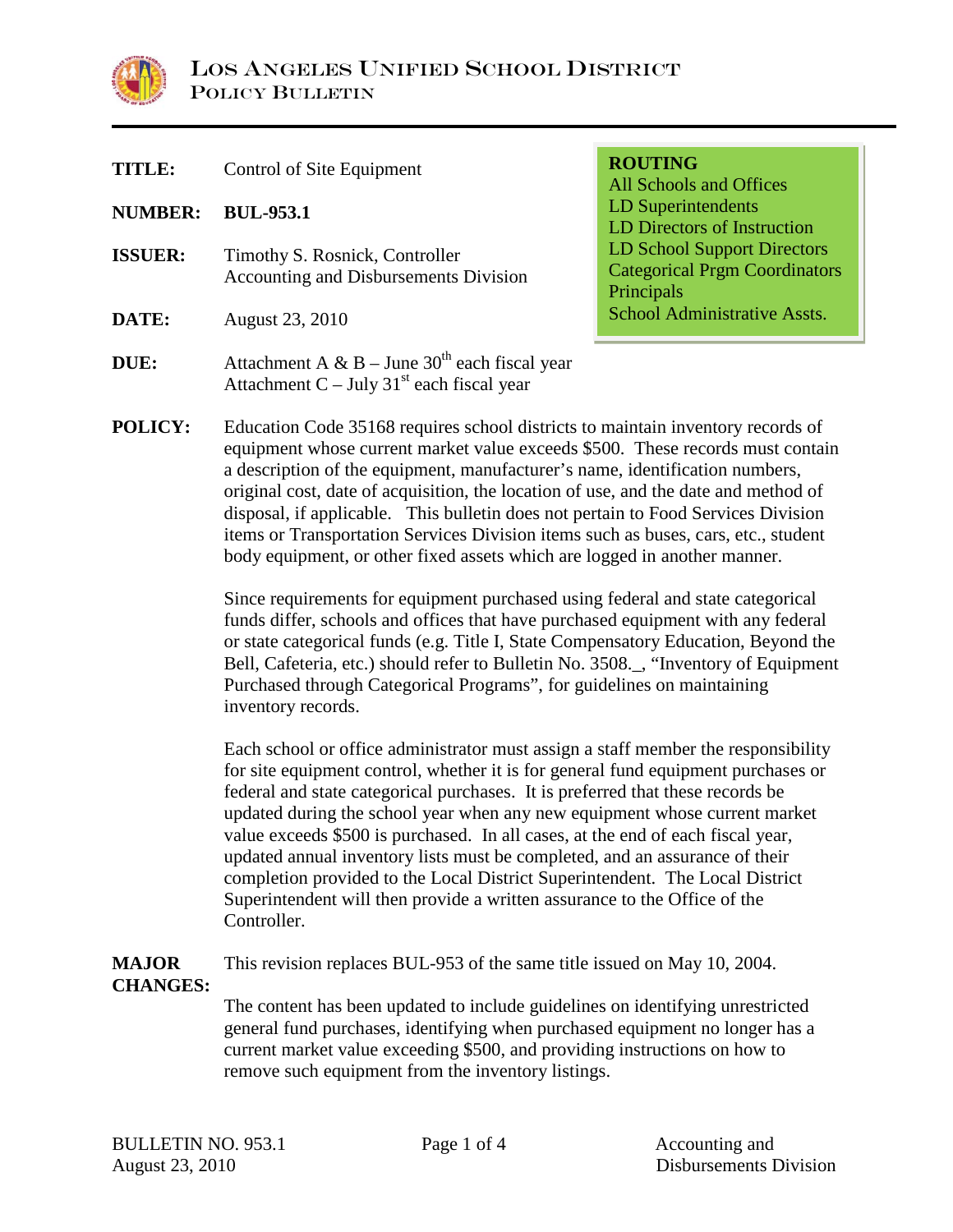**GUIDELINES:** At the end of each fiscal year, schools and offices must complete Attachment A for applicable equipment purchased with Unrestricted General Fund resources. However, it is preferred that Attachment A be updated throughout the year as necessary. Only those items with a current market value (CMV) exceeding \$500 should be listed. See Attachment A instructions for determining CMV. Per District policy, any item with a *unit* cost of below \$500 is considered to be a supply. For further information on accounting for supplies and equipment, please refer to Bulletin No. 1158, "Accounting for Supplies and Equipment Purchases" dated July 22, 2004 from the Accounting and Disbursements Division.

> An Unrestricted General Fund (001) resource is identified by a Resource Code of "0000". To find the Resource Code for a Program, go to the Account String Wizard in SAP. In the IFS-SAP side, type in the IFS Fund, IFS Program, and IFS Object, and then click on "IFS-SAP". The screen will populate the program's Resource Code. Equipment purchased with funds that do not have a Resource Code of "0000" should refer to Bulletin No. 3508.\_, "Inventory of Equipment Purchased through Categorical Programs", for guidelines on maintaining inventory records and the disposition of equipment.

|           | Include Budget Only Values |                                                                                   |                        |                                                   |                              |
|-----------|----------------------------|-----------------------------------------------------------------------------------|------------------------|---------------------------------------------------|------------------------------|
|           |                            |                                                                                   |                        |                                                   |                              |
| → IFS-SAP | SAP Account String         |                                                                                   | ← SAP-IFS              | <b>2</b> Help                                     |                              |
| 001       | Fund                       |                                                                                   |                        |                                                   |                              |
|           | Fund                       | 010                                                                               | General Fund           |                                                   |                              |
|           |                            |                                                                                   |                        |                                                   |                              |
|           |                            |                                                                                   |                        |                                                   |                              |
|           |                            |                                                                                   |                        |                                                   |                              |
|           | Function                   | 7200                                                                              |                        |                                                   |                              |
|           | Program                    | 10025                                                                             | GF-Adm-Sal/OE          |                                                   |                              |
| 0025      |                            |                                                                                   |                        |                                                   |                              |
|           |                            |                                                                                   |                        |                                                   |                              |
|           |                            |                                                                                   |                        |                                                   |                              |
|           |                            |                                                                                   |                        |                                                   |                              |
|           | Cost Center                |                                                                                   |                        |                                                   |                              |
|           |                            |                                                                                   |                        |                                                   |                              |
|           |                            |                                                                                   |                        |                                                   |                              |
|           |                            |                                                                                   |                        |                                                   |                              |
|           |                            |                                                                                   |                        |                                                   |                              |
|           | <b>WBS Element</b>         |                                                                                   |                        |                                                   |                              |
|           |                            |                                                                                   |                        |                                                   |                              |
|           |                            |                                                                                   | $\bullet$ Clear        | <b>Ed</b> Close                                   |                              |
|           |                            |                                                                                   |                        |                                                   |                              |
|           |                            |                                                                                   |                        |                                                   |                              |
|           |                            |                                                                                   |                        |                                                   |                              |
|           |                            |                                                                                   |                        |                                                   |                              |
|           | 4501                       | Resource<br><b>Functional Area</b><br>Goal<br><b>GL Account</b><br>Internal Order | 0000<br>0000<br>430001 | Unrestricted<br>Undistributed<br>General Supplies | Other General Administration |

BULLETIN NO. 953.1 **Page 2 of 4** Accounting and

August 23, 2010 Disbursements Division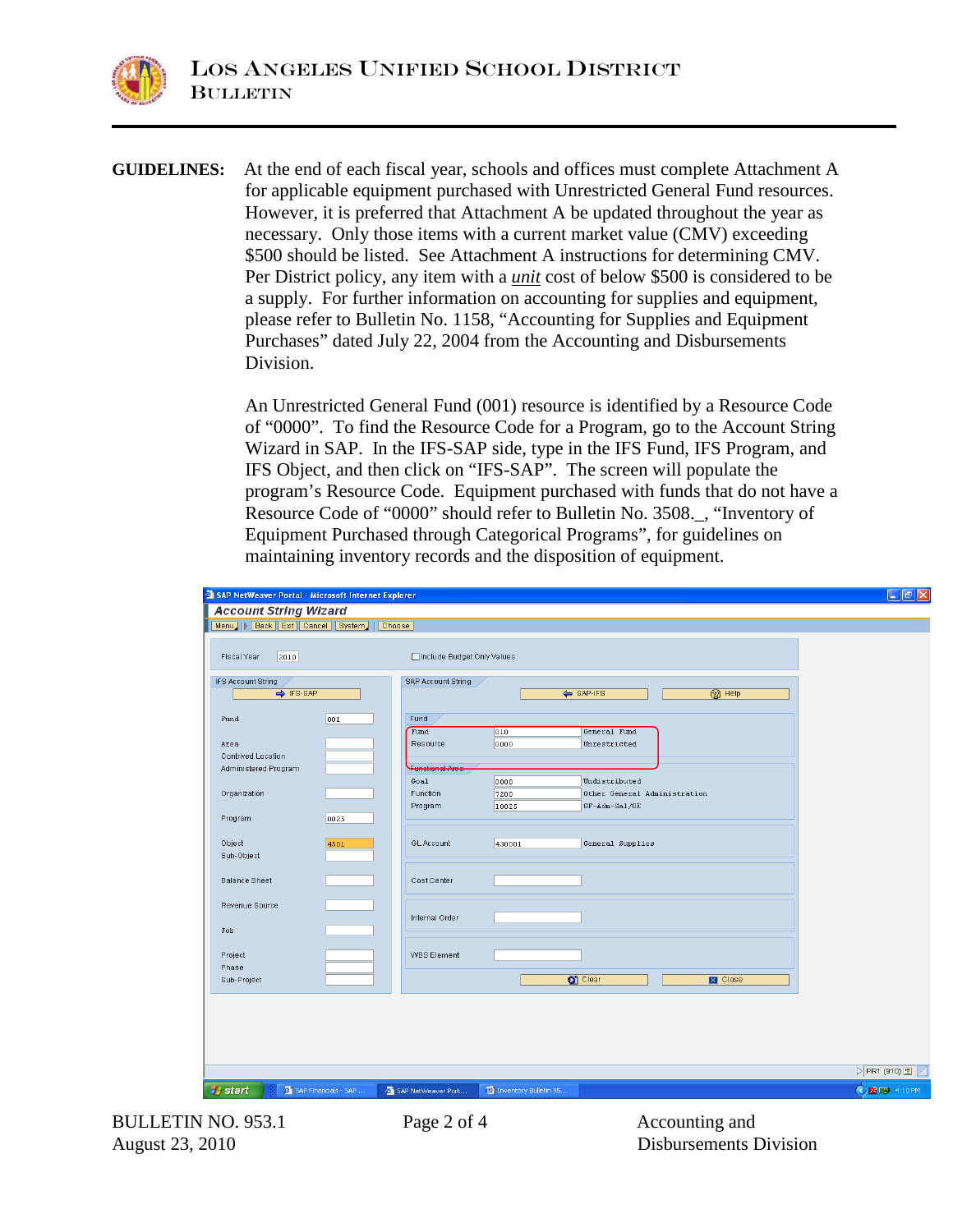

Pre-numbered identification labels should be placed on all equipment. The labels are available in the District Store's Warehouse and may be ordered as Stock No. 966-70-15571.

Equipment may not be loaned to any District employee, group or other persons for personal use. Equipment which is temporarily taken away from the site to perform District functions must be strictly controlled and accounted for. Refer to Bulletin No. DB-15, "Written Authorization for Possession of District Equipment Offsite", dated July 25, 2001 from the Accounting & Disbursements Division. The time period that equipment is temporarily away from the site should be kept at a minimum and should not exceed six months. All such equipment must be returned to the site prior to taking the annual equipment inventory.

Highly desirable and portable equipment, such as computers, typewriters, VCRs and televisions, must be anchored with security devices and housed in rooms that can be secured. When these items are not in use, they should be stored in secured rooms or locked closets. Equipment shall not be taken home to be stored. In addition, all highly desirable and portable equipment items must be permanently marked "Los Angeles Unified School District" in a prominent area on the equipment. Assistance in securing equipment and rooms can be obtained from your Maintenance Area. See the District Store's Warehouse Supplies and Equipment Catalog for appropriate security devices.

No later than June 30 of each fiscal year, the principal/administrator shall submit to the appropriate Local District Superintendent/Division Head, a written statement (Attachment B) indicating the completion of the annual equipment inventory.

By July 31<sup>st,</sup> each Local District Superintendent/Division Head will then provide a written assurance (Attachment C) that his/her reporting units have complied with the equipment inventory requirements to the Accounting Controls & Oversight Branch.

**AUTHORITY:** Education Code Section 35168 – Inventory of Equipment

**RELATED** Bulletin No. 3508.2, "Inventory of equipment purchased through **RESOURCES:** Categorical Programs" dated February 16, 2010, issued by the Office of Curriculum, Instruction, and School Support. .

> Bulletin No. 1158, "Accounting for Supplies and Equipment Purchases" dated July 22, 2004, issued by the Accounting & Disbursements Division.

| <b>BULLETIN NO. 953.1</b> | Page 3 of 4 | Accounting and                |
|---------------------------|-------------|-------------------------------|
| August 23, 2010           |             | <b>Disbursements Division</b> |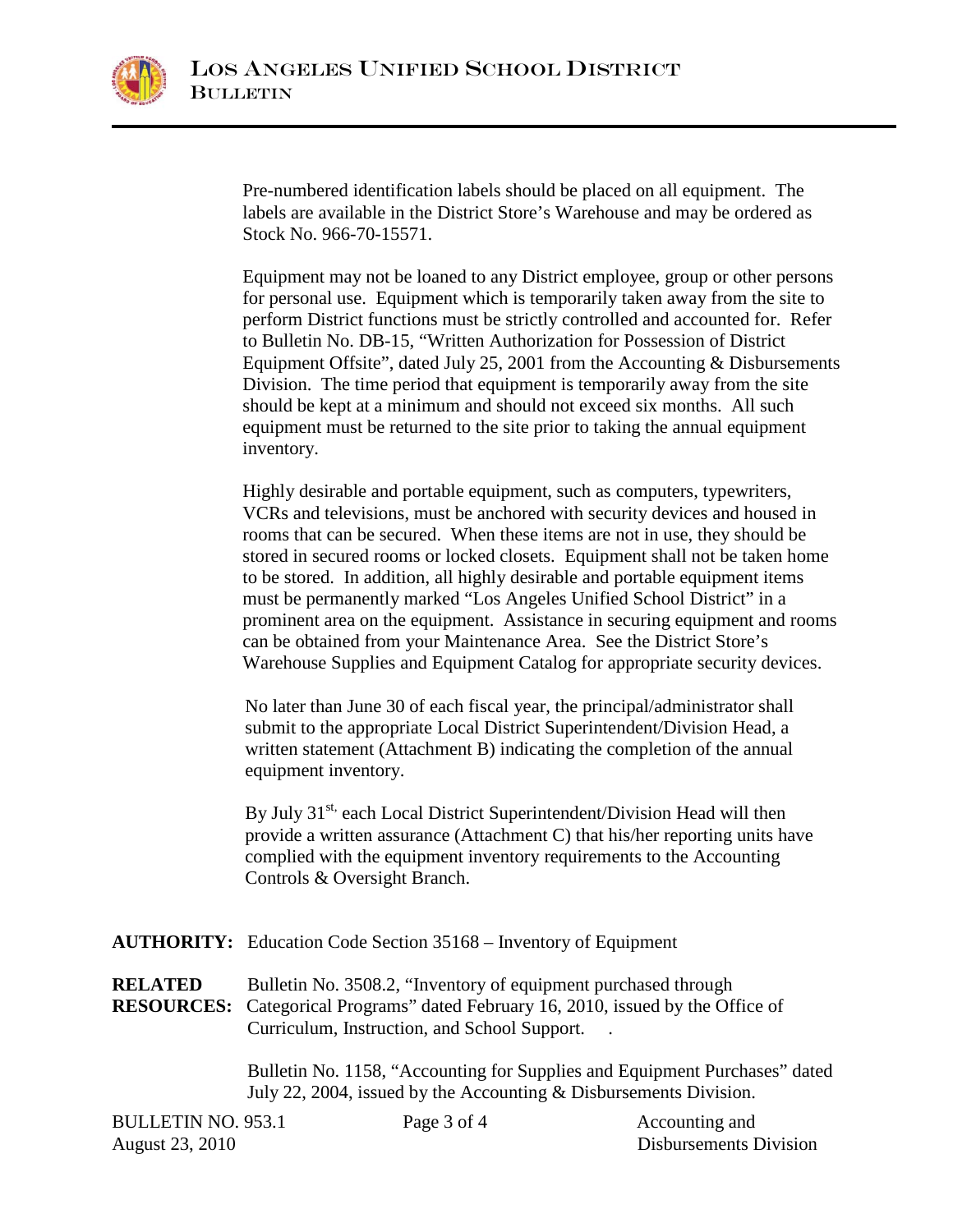

Bulletin No. DB-15 "Written Authorization for Possession of District Equipment Offsite" dated July 25, 2001, issued by the Accounting  $\&$ Disbursements Division.

Procurement Manual, "Salvage", [http://psg.lausd.net](http://psg.lausd.net/).

District Store's Warehouse Supplies and Equipment Catalog

ASSISTANCE: For assistance or further information please contact the Accounting Controls & Oversight Branch at (213) 241-2736.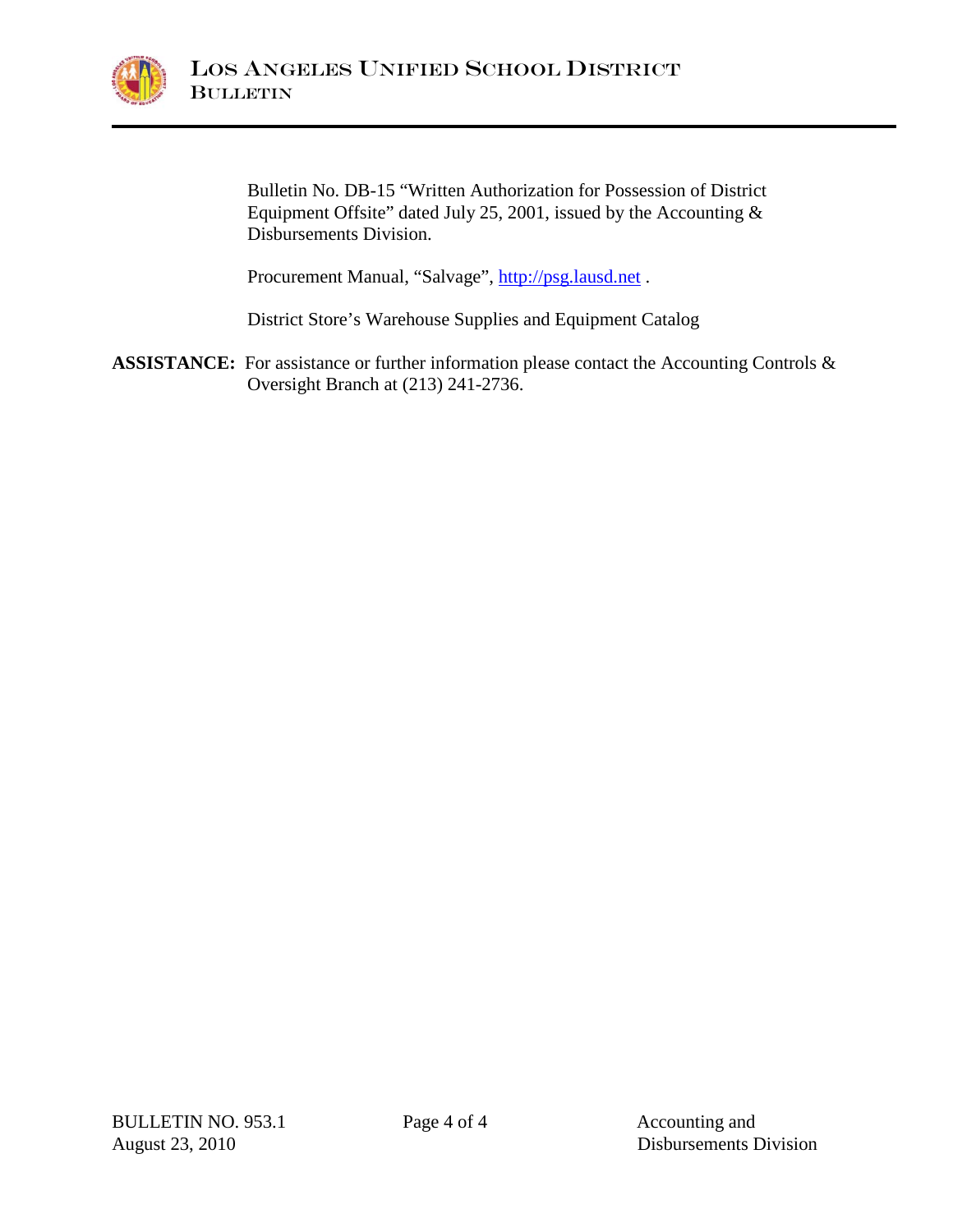# LOS ANGELES UNIFIED SCHOOL DISTRICT Accounting and Disbursements Division

BULLETIN NO. 953.1 ATTACHMENT A August 23, 2010

#### INSTRUCTIONS FOR COMPLETING ATTACHMENT A – UNRESTRICTED GENERAL FUND EQUIPMENT INVENTORY

- 1. Complete an Attachment A "Unrestricted General Fund Equipment Inventory" for each area of the school or office. School sites should include playground, office, and custodial equipment.
- 2. List and count all equipment items that have a current market value exceeding \$500. Please see table below regarding determination of current market value criteria and whether to list or remove from Attachment A.

| <b>Year Purchased</b> | Original Cost       | <b>Inventory Status</b> |
|-----------------------|---------------------|-------------------------|
| 2010-11 or 2011-12    | \$1-\$500           | Do Not List             |
| 2010-11 or 2011-12    | \$501 and greater   | List                    |
| 2009-10               | $$1 - $500$         | Do Not List             |
| 2009-10               | \$501 and greater   | List                    |
| 2008-09               | $$501 - $700$       | Remove                  |
| 2008-09               | \$701 and greater   | List                    |
| 2007-08               | $$501 - $850$       | Remove                  |
| 2007-08               | \$851 and greater   | List                    |
| 2006-07               | $$501 - $1,150$     | Remove                  |
| 2006-07               | \$1,151 and greater | List                    |
| 2005-06               | $$501 - $1,750$     | Remove                  |
| 2005-06               | \$1,751 and greater | List                    |
| 2004-05               | $$501 - $3,500$     | Remove                  |
| 2004-05               | \$3,501 and greater | List                    |
| 2003-04               | \$501-greater       | Remove                  |

Note: The District calculates current market value using a straight line depreciation method and assumes equipment purchased has a useful life of seven years. Some categories of equipment such as computers and printers would normally be considered to have a shorter useful life, but in order to aggregate all equipment, the District considers a useful life of seven years as reasonable for the current market value calculation.

- 3. For items that are no longer at the location, indicate either how they were disposed of (Transfer Req No. Pick-up No, etc.). If items no longer have a current market value exceeding \$500, please indicate "CMV < 501".
- 4. Completed Attachment A's should be retained in a central location at each site, to facilitate inspection and audit by auditors.
- 5. Attachment A's completed for 2010-11 should be used as a starting point for the 2011-12 inventory listing. Reasons for changes in the "Inventory Count on Hand" from year to year should be recorded as indicated in Item #3 in the Comments/Final Disposition column. Applicable equipment purchases in 2011- 12 should be added to the listing.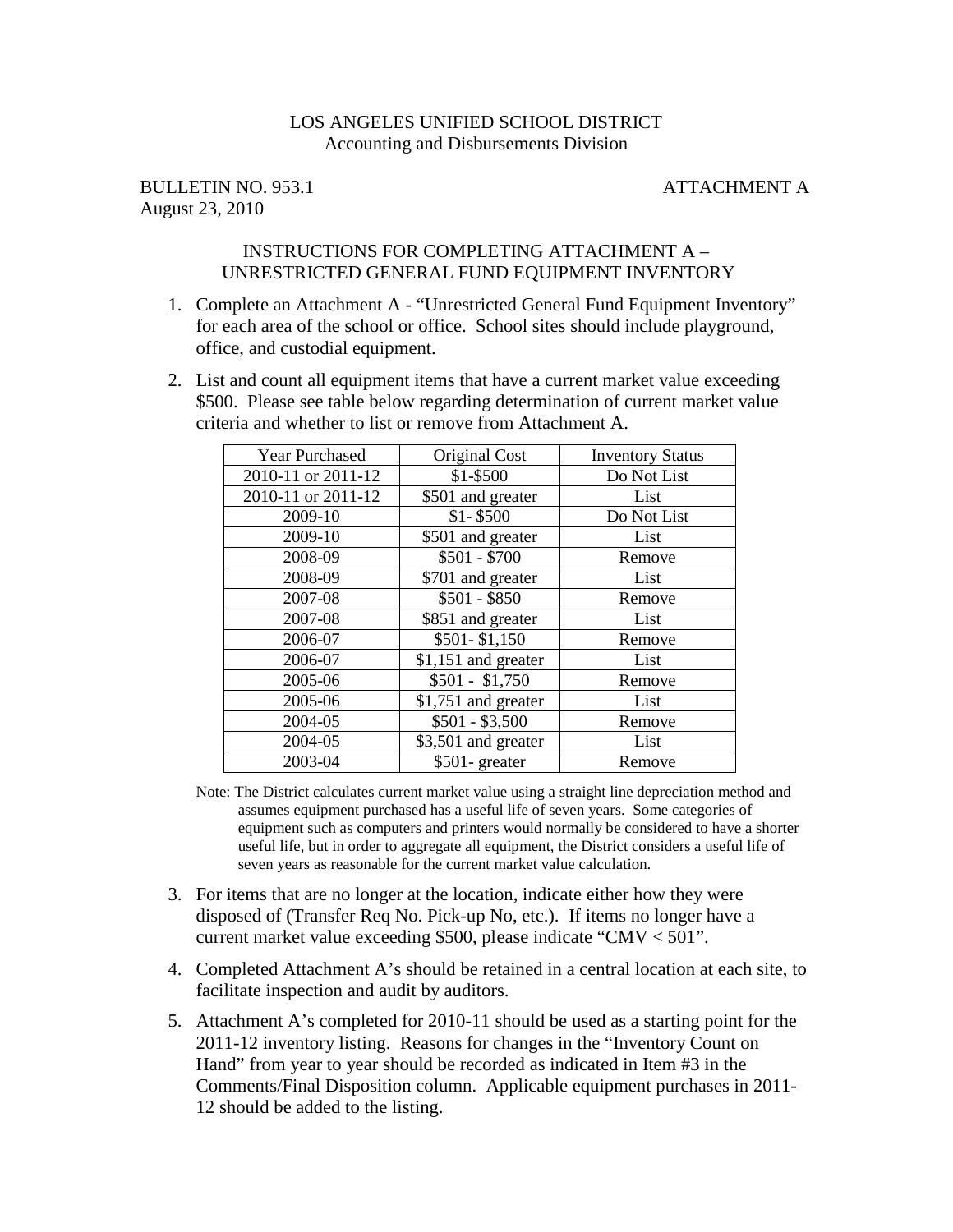#### BULLETIN NO. 953.1 ATTACHMENT A August 23, 2010 UNRESTRICTED GENERAL FUND EQUIPMENT INVENTORY *DUE JUNE 30TH OF EACH YEAR*

### PERMANENT RECORD – DO NOT DESTROY USE BLACK INK OR TYPE

#### LIST MULTIPLE ITEMS WITH DIFFERENT SERIAL NUMBERS ON SEPARATE LINES

| Location Code:    |  |
|-------------------|--|
|                   |  |
| Name or Room Use: |  |

Person Responsible: \_\_\_\_\_\_\_\_\_\_\_\_\_\_\_

|                                           |                                       |                   |              |                            |                         |                             |      | Inventory Quantity on Hand- June 30th |                                |
|-------------------------------------------|---------------------------------------|-------------------|--------------|----------------------------|-------------------------|-----------------------------|------|---------------------------------------|--------------------------------|
| <b>DESCRIPTION OF</b><br><b>EQUIPMENT</b> | MANUFACTURER'S<br><b>NAME OR MAKE</b> | MODEL/<br>SERIAL# | LABEL<br>NO. | <b>ACQUISITION</b><br>DATE | <b>IFS PRGM</b><br>CODE | <b>ACQUISITION</b><br>PRICE | 2011 | 2012                                  | COMMENTS/FINAL<br>DISPOSITION* |
|                                           |                                       |                   |              |                            |                         |                             |      |                                       |                                |
|                                           |                                       |                   |              |                            |                         |                             |      |                                       |                                |
|                                           |                                       |                   |              |                            |                         |                             |      |                                       |                                |
|                                           |                                       |                   |              |                            |                         |                             |      |                                       |                                |
|                                           |                                       |                   |              |                            |                         |                             |      |                                       |                                |
|                                           |                                       |                   |              |                            |                         |                             |      |                                       |                                |
|                                           |                                       |                   |              |                            |                         |                             |      |                                       |                                |
|                                           |                                       |                   |              |                            |                         |                             |      |                                       |                                |
|                                           |                                       |                   |              |                            |                         |                             |      |                                       |                                |
|                                           |                                       |                   |              |                            |                         |                             |      |                                       |                                |

\* *Final Disposition: Indicate basis for disposition (transferred req., p/u document, SS Report No., etc. or CMV < \$501)*

Inventoried by: \_\_\_\_\_\_\_\_\_\_\_\_\_\_\_\_\_\_\_ Original retained by Responsible Person File Copy in Main Office Page  $\#$  \_\_\_\_\_\_ of \_\_\_\_\_\_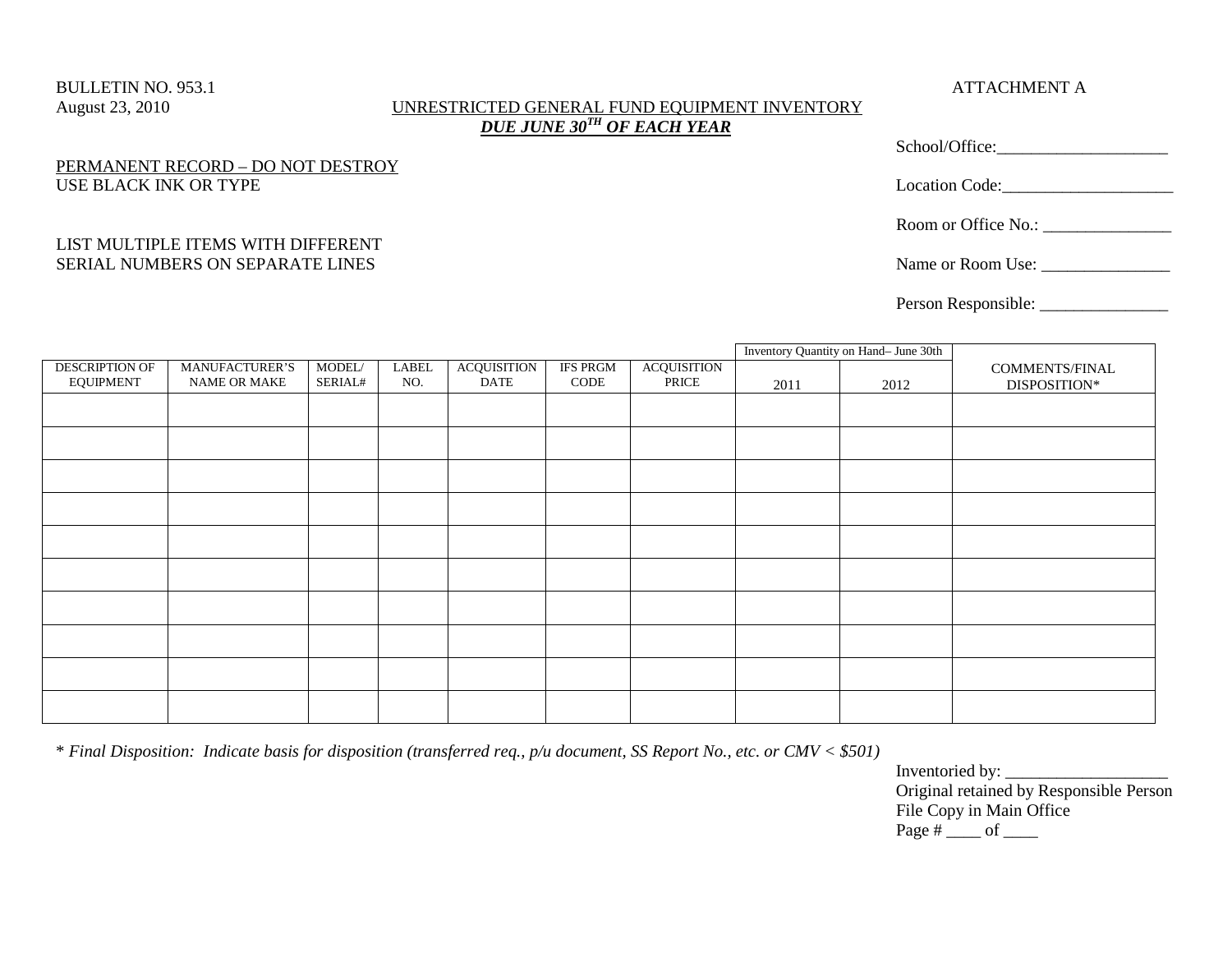### LOS ANGELES UNIFIED SCHOOL DISTRICT Accounting and Disbursements Division

BULLETIN NO. 953.1 ATTACHMENT B August 23, 2010

# TO: **(LOCAL DISTRICT SUPERINTENDENT/DIVISION HEAD)**

DATE:

### FROM: **(PRINCIPAL/ADMINISTRATOR)**

### SUBJECT: ANNUAL EQUIPMENT INVENTORY

In accordance with Bulletin No. 953.1, "Control of Site Equipment", dated August 23, 2010, Accounting & Disbursements Division, and Bulletin 3508. "Inventory for Equipment Purchased Through Categorical Programs", from the Office of Curriculum, Instruction, and School Support, the equipment inventory records at\_\_\_\_\_\_\_\_\_\_\_\_\_\_\_\_\_\_\_\_\_\_\_\_\_\_\_\_\_(school/office) have been updated to reflect the transactions which occurred during the \_\_\_\_\_\_\_\_\_ fiscal year.

These records are available for inspection or audit at this location.

# *SUBMIT TO YOUR LOCAL DISTRICT SUPERINTENDENT BY JUNE 30TH OF EACH YEAR.*